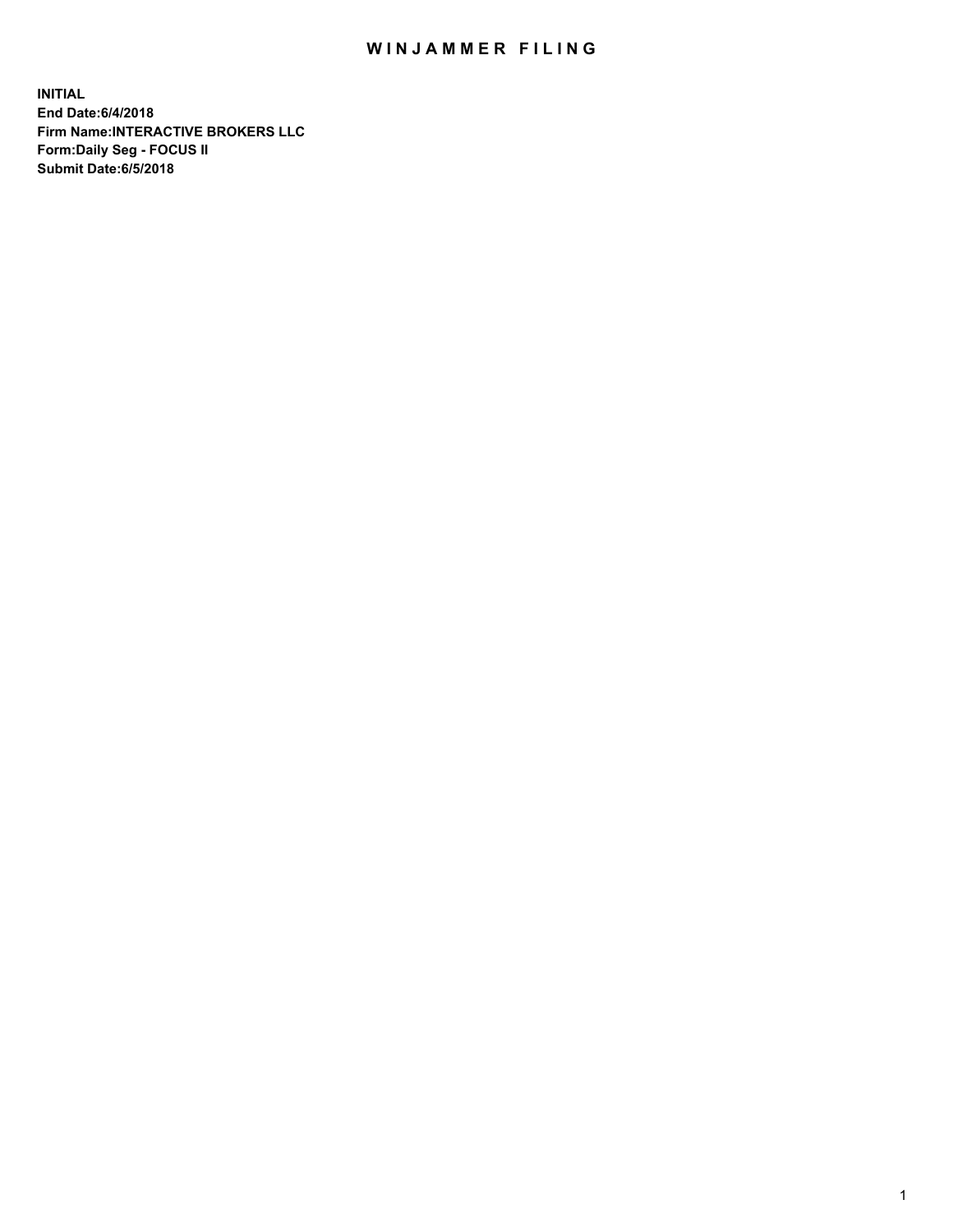## **INITIAL End Date:6/4/2018 Firm Name:INTERACTIVE BROKERS LLC Form:Daily Seg - FOCUS II Submit Date:6/5/2018 Daily Segregation - Cover Page**

| Name of Company<br><b>Contact Name</b><br><b>Contact Phone Number</b><br><b>Contact Email Address</b>                                                                                                                                                                                                                          | <b>INTERACTIVE BROKERS LLC</b><br>James Menicucci<br>203-618-8085<br>jmenicucci@interactivebrokers.c<br>om |
|--------------------------------------------------------------------------------------------------------------------------------------------------------------------------------------------------------------------------------------------------------------------------------------------------------------------------------|------------------------------------------------------------------------------------------------------------|
| FCM's Customer Segregated Funds Residual Interest Target (choose one):<br>a. Minimum dollar amount: ; or<br>b. Minimum percentage of customer segregated funds required:%; or<br>c. Dollar amount range between: and; or<br>d. Percentage range of customer segregated funds required between:% and%.                          | $\overline{\mathbf{0}}$<br>$\overline{\mathbf{0}}$<br>155,000,000 245,000,000<br>00                        |
| FCM's Customer Secured Amount Funds Residual Interest Target (choose one):<br>a. Minimum dollar amount: ; or<br>b. Minimum percentage of customer secured funds required:%; or<br>c. Dollar amount range between: and; or<br>d. Percentage range of customer secured funds required between: % and %.                          | $\overline{\mathbf{0}}$<br>0<br>80,000,000 120,000,000<br>00                                               |
| FCM's Cleared Swaps Customer Collateral Residual Interest Target (choose one):<br>a. Minimum dollar amount: ; or<br>b. Minimum percentage of cleared swaps customer collateral required:% ; or<br>c. Dollar amount range between: and; or<br>d. Percentage range of cleared swaps customer collateral required between:% and%. | $\overline{\mathbf{0}}$<br>$\underline{\mathbf{0}}$<br>0 <sub>0</sub><br>0 <sub>0</sub>                    |

Attach supporting documents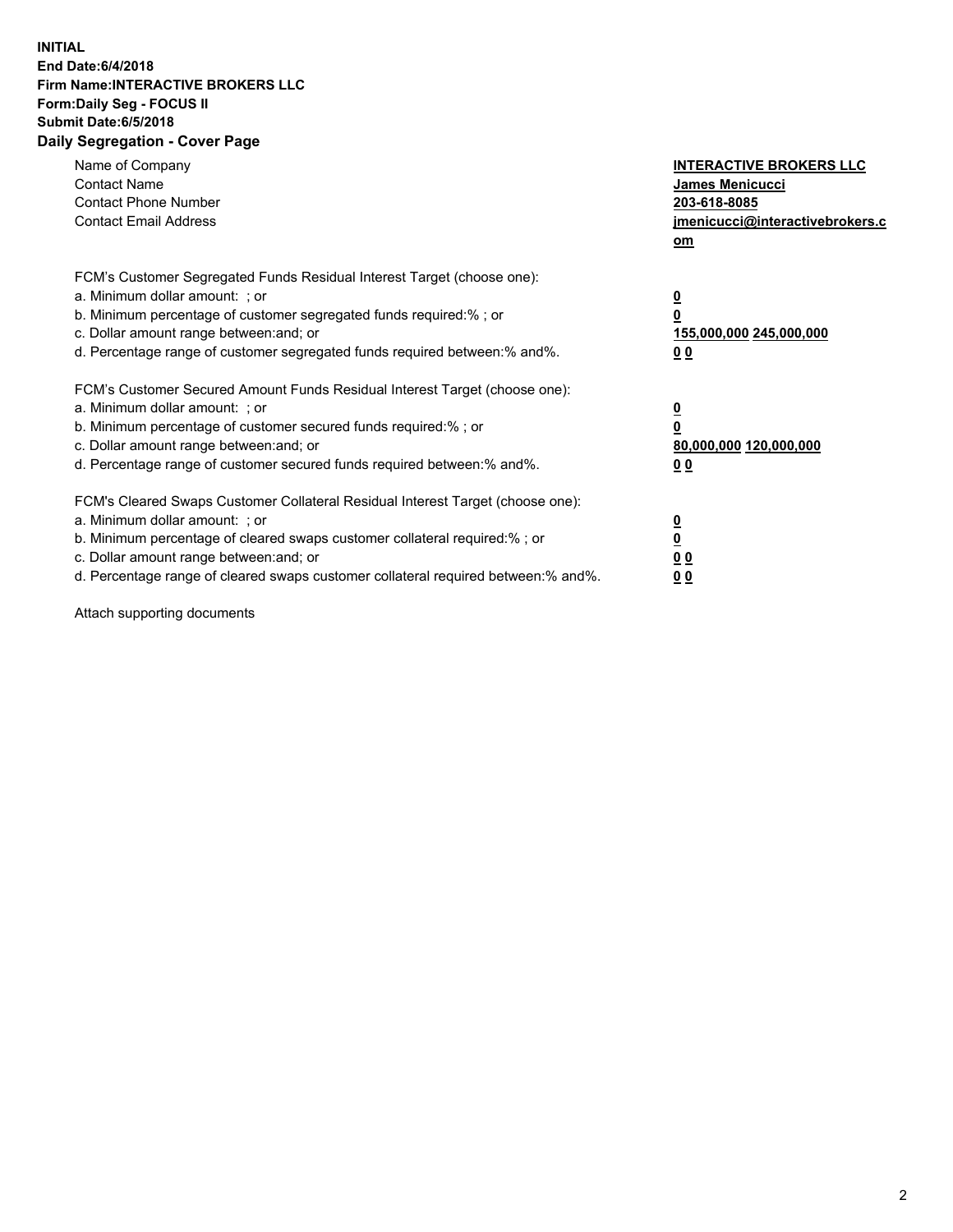## **INITIAL End Date:6/4/2018 Firm Name:INTERACTIVE BROKERS LLC Form:Daily Seg - FOCUS II Submit Date:6/5/2018 Daily Segregation - Secured Amounts**

|     | Foreign Futures and Foreign Options Secured Amounts                                         |                                  |
|-----|---------------------------------------------------------------------------------------------|----------------------------------|
|     | Amount required to be set aside pursuant to law, rule or regulation of a foreign            | $0$ [7305]                       |
|     | government or a rule of a self-regulatory organization authorized thereunder                |                                  |
| 1.  | Net ledger balance - Foreign Futures and Foreign Option Trading - All Customers             |                                  |
|     | A. Cash                                                                                     | 450,527,530 [7315]               |
|     | B. Securities (at market)                                                                   | $0$ [7317]                       |
| 2.  | Net unrealized profit (loss) in open futures contracts traded on a foreign board of trade   | -3,915,355 [7325]                |
| 3.  | Exchange traded options                                                                     |                                  |
|     | a. Market value of open option contracts purchased on a foreign board of trade              | 264,851 [7335]                   |
|     | b. Market value of open contracts granted (sold) on a foreign board of trade                | -51,764 [7337]                   |
| 4.  | Net equity (deficit) (add lines 1.2. and 3.)                                                | 446,825,262 [7345]               |
| 5.  | Account liquidating to a deficit and account with a debit balances - gross amount           | 2,740 [7351]                     |
|     |                                                                                             |                                  |
|     | Less: amount offset by customer owned securities                                            | 0 [7352] 2,740 [7354]            |
| 6.  | Amount required to be set aside as the secured amount - Net Liquidating Equity              | 446,828,002 [7355]               |
|     | Method (add lines 4 and 5)                                                                  |                                  |
| 7.  | Greater of amount required to be set aside pursuant to foreign jurisdiction (above) or line | 446,828,002 [7360]               |
|     | 6.                                                                                          |                                  |
|     | FUNDS DEPOSITED IN SEPARATE REGULATION 30.7 ACCOUNTS                                        |                                  |
| 1.  | Cash in banks                                                                               |                                  |
|     | A. Banks located in the United States                                                       | 98,313,865 [7500]                |
|     | B. Other banks qualified under Regulation 30.7                                              | 0 [7520] 98,313,865 [7530]       |
| 2.  | Securities                                                                                  |                                  |
|     | A. In safekeeping with banks located in the United States                                   | 371,540,140 [7540]               |
|     | B. In safekeeping with other banks qualified under Regulation 30.7                          | 0 [7560] 371,540,140 [7570]      |
| 3.  | Equities with registered futures commission merchants                                       |                                  |
|     | A. Cash                                                                                     | $0$ [7580]                       |
|     | <b>B.</b> Securities                                                                        | $0$ [7590]                       |
|     | C. Unrealized gain (loss) on open futures contracts                                         | $0$ [7600]                       |
|     | D. Value of long option contracts                                                           | $0$ [7610]                       |
|     | E. Value of short option contracts                                                          | 0 [7615] 0 [7620]                |
| 4.  | Amounts held by clearing organizations of foreign boards of trade                           |                                  |
|     | A. Cash                                                                                     | $0$ [7640]                       |
|     | <b>B.</b> Securities                                                                        | $0$ [7650]                       |
|     | C. Amount due to (from) clearing organization - daily variation                             | $0$ [7660]                       |
|     | D. Value of long option contracts                                                           | $0$ [7670]                       |
|     | E. Value of short option contracts                                                          | 0 [7675] 0 [7680]                |
| 5.  | Amounts held by members of foreign boards of trade                                          |                                  |
|     | A. Cash                                                                                     | 112,865,861 [7700]               |
|     | <b>B.</b> Securities                                                                        | $0$ [7710]                       |
|     | C. Unrealized gain (loss) on open futures contracts                                         | -7,263,986 [7720]                |
|     | D. Value of long option contracts                                                           | 264,851 [7730]                   |
|     | E. Value of short option contracts                                                          | 51,764 [7735] 105,814,962 [7740] |
| 6.  | Amounts with other depositories designated by a foreign board of trade                      | $0$ [7760]                       |
| 7.  | Segregated funds on hand                                                                    | $0$ [7765]                       |
| 8.  | Total funds in separate section 30.7 accounts                                               |                                  |
|     |                                                                                             | 575,668,967 [7770]               |
| 9.  | Excess (deficiency) Set Aside for Secured Amount (subtract line 7 Secured Statement         | 128,840,965 [7380]               |
|     | Page 1 from Line 8)                                                                         |                                  |
| 10. | Management Target Amount for Excess funds in separate section 30.7 accounts                 | 80,000,000 [7780]                |
| 11. | Excess (deficiency) funds in separate 30.7 accounts over (under) Management Target          | 48,840,965 [7785]                |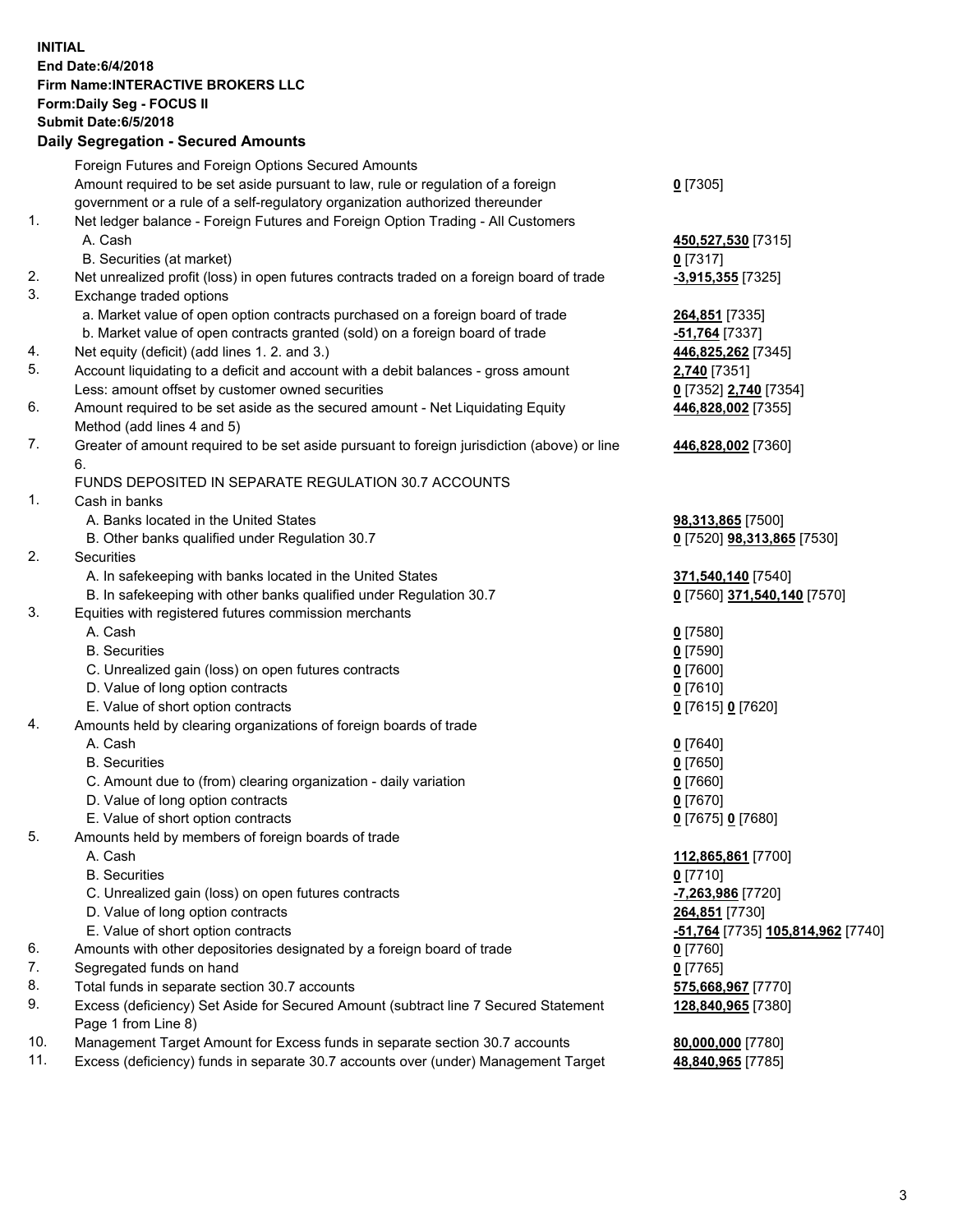**INITIAL End Date:6/4/2018 Firm Name:INTERACTIVE BROKERS LLC Form:Daily Seg - FOCUS II Submit Date:6/5/2018 Daily Segregation - Segregation Statement** SEGREGATION REQUIREMENTS(Section 4d(2) of the CEAct) 1. Net ledger balance A. Cash **4,052,520,876** [7010] B. Securities (at market) **0** [7020] 2. Net unrealized profit (loss) in open futures contracts traded on a contract market **47,967,614** [7030] 3. Exchange traded options A. Add market value of open option contracts purchased on a contract market **162,318,279** [7032] B. Deduct market value of open option contracts granted (sold) on a contract market **-190,421,526** [7033] 4. Net equity (deficit) (add lines 1, 2 and 3) **4,072,385,243** [7040] 5. Accounts liquidating to a deficit and accounts with debit balances - gross amount **156,199** [7045] Less: amount offset by customer securities **0** [7047] **156,199** [7050] 6. Amount required to be segregated (add lines 4 and 5) **4,072,541,442** [7060] FUNDS IN SEGREGATED ACCOUNTS 7. Deposited in segregated funds bank accounts A. Cash **621,301,079** [7070] B. Securities representing investments of customers' funds (at market) **2,590,323,200** [7080] C. Securities held for particular customers or option customers in lieu of cash (at market) **0** [7090] 8. Margins on deposit with derivatives clearing organizations of contract markets A. Cash **21,705,019** [7100] B. Securities representing investments of customers' funds (at market) **1,095,123,745** [7110] C. Securities held for particular customers or option customers in lieu of cash (at market) **0** [7120] 9. Net settlement from (to) derivatives clearing organizations of contract markets **-383,573** [7130] 10. Exchange traded options A. Value of open long option contracts **162,220,123** [7132] B. Value of open short option contracts **-190,340,810** [7133] 11. Net equities with other FCMs A. Net liquidating equity **0** [7140] B. Securities representing investments of customers' funds (at market) **0** [7160] C. Securities held for particular customers or option customers in lieu of cash (at market) **0** [7170] 12. Segregated funds on hand **0** [7150] 13. Total amount in segregation (add lines 7 through 12) **4,299,948,783** [7180] 14. Excess (deficiency) funds in segregation (subtract line 6 from line 13) **227,407,341** [7190] 15. Management Target Amount for Excess funds in segregation **155,000,000** [7194] **72,407,341** [7198]

16. Excess (deficiency) funds in segregation over (under) Management Target Amount Excess